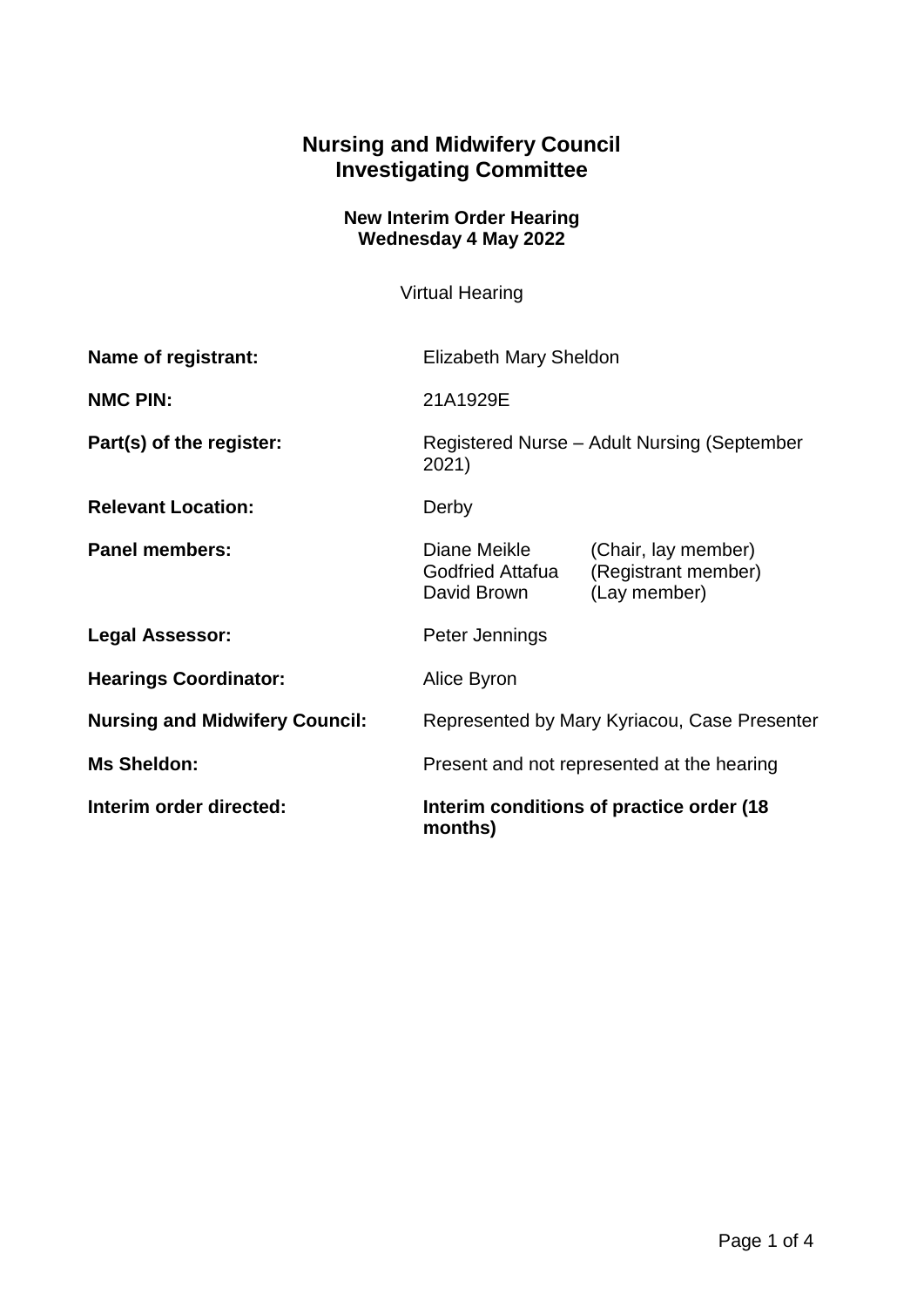## **Decision and reasons on interim order**

The panel decided to make an interim conditions of practice order for a period of 18 months.

The panel has determined that the following conditions are proportionate and appropriate:

'For the purposes of these conditions, 'employment' and 'work' mean any paid or unpaid post in a nursing, midwifery or nursing associate role. Also, 'course of study' and 'course' mean any course of educational study connected to nursing, midwifery or nursing associates.

- 1. You must limit your nursing practice to one substantive employer, which must not be an agency.
- 2. You must not be the nurse in charge.
- 3. You must ensure that you are supervised by another registered nurse any time you are working. Your supervision must consist of working at all times on the same shift as, but not always directly observed by, another registered nurse.
- 4. Until you are deemed competent, by your line manager or supervisor to do so independently, you must not carry out medications administration and management unless supervised by another registered nurse.
- 5. You must meet with your workplace line manager, mentor or supervisor at least once every week to discuss the standard of your performance with reference to your general nursing care, in particular:
	- Identification and escalation of deteriorating patients;
	- Medication administration and management;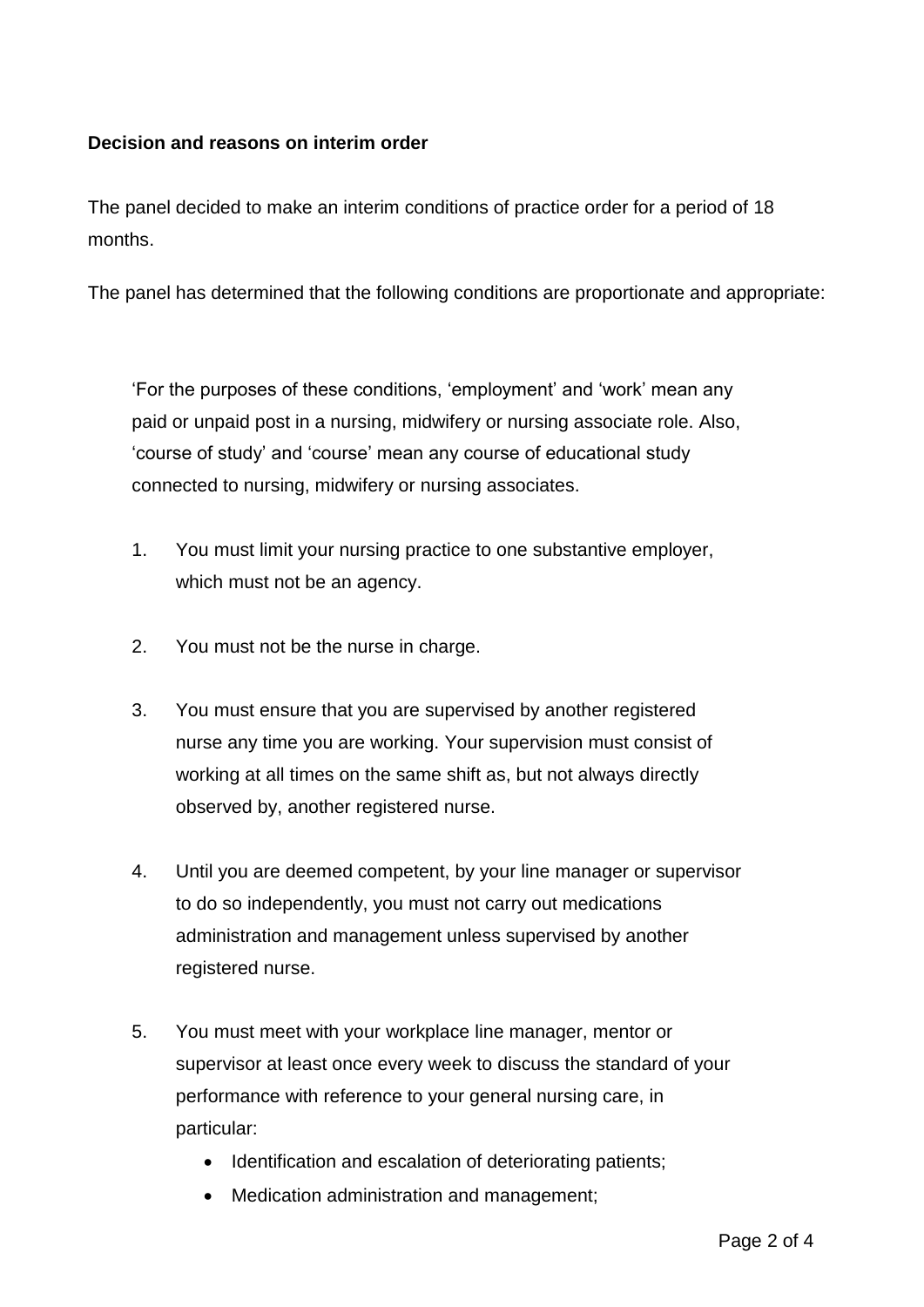- Admission and discharge of patients;
- **Effective communication, including during handovers.**
- 6. You must send your NMC case officer a report from your workplace line manager, mentor or supervisor before the next review of this interim order. This report must comment on the standard of your performance with reference to your general nursing care, in particular:
	- Identification and escalation of deteriorating patients;
	- Medication administration and management;
	- Admission and discharge of patients;
	- **Effective communication, including during handovers.**
- 7. You must keep us informed about anywhere you are working by:
	- a) Telling your case officer within seven days of accepting or leaving any employment.
	- b) Giving your case officer your employer's contact details.
- 8. You must keep us informed about anywhere you are studying by:
	- a) Telling your case officer within seven days of accepting any course of study.
	- b) Giving your case officer the name and contact details of the organisation offering that course of study.
- 9. You must immediately give a copy of these conditions to:
	- a) Any organisation or person you work for.
	- b) Any employers you apply to for work (at the time of application).
	- c) Any establishment you apply to (at the time of application), or with which you are already enrolled, for a course of study.